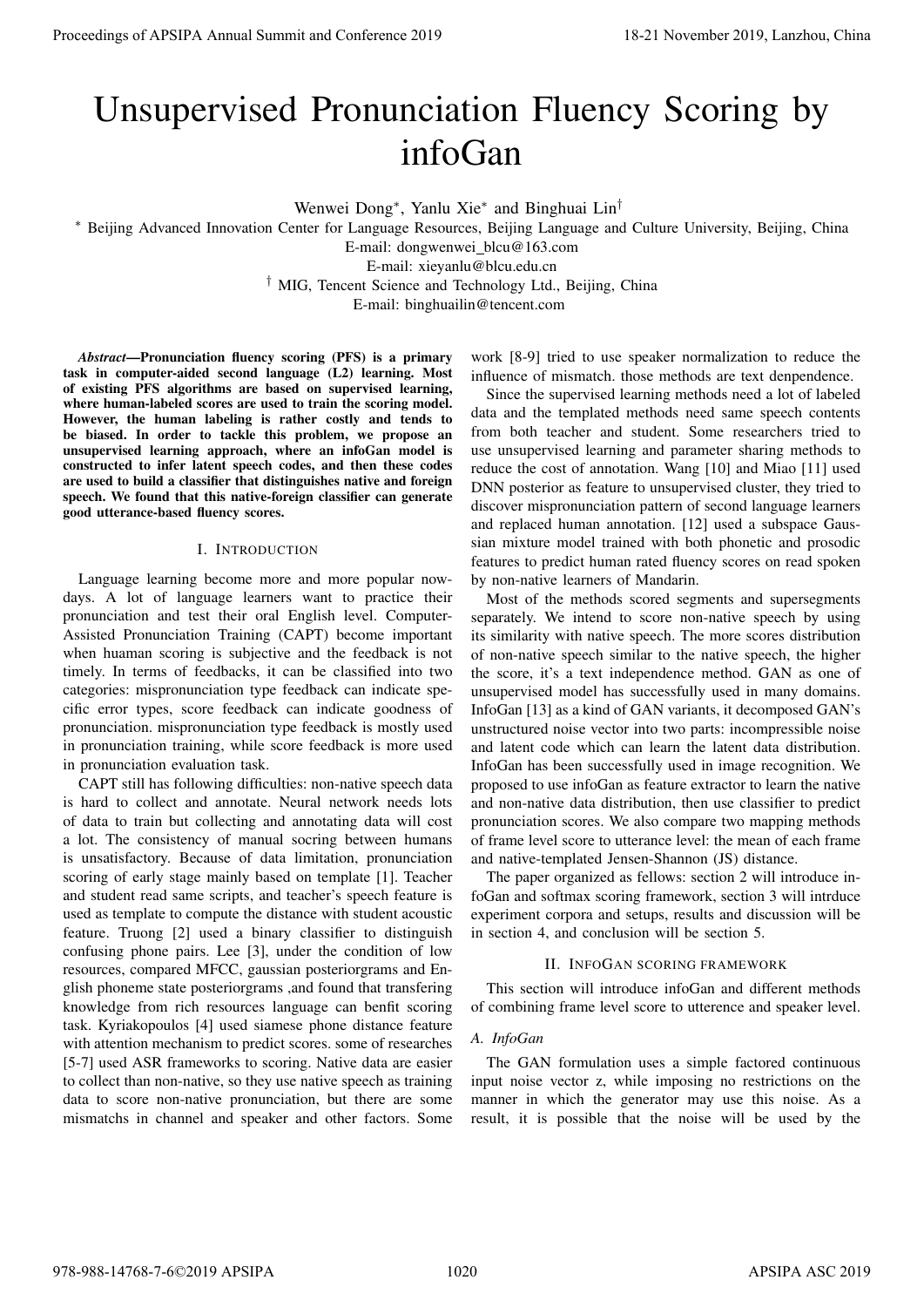generator in a highly entangled way, causing the individual dimensions of z to not correspond to semantic features of the data. Rather than using a single unstructured noise vector, infoGan decompose the input noise vector into two parts: (i) z, which is treated as source of incompressible noise; (ii) c, which called the latent code and targeted the salient structured semantic features of the data distribution. So we will provide the generator both noise and latent code c, but in standard GAN, the generator is free to ignore the additional latent code c by finding a solution satisfying  $PG(x|c) = PG(x)$ . So infoGan propose an information-theoretic regularization: there should be high mutual information between latent codes c and generator distribution  $G(z, c)$ . Thus  $I(c; G(z, c))$  should be high. The mutual information term  $I(c;G(z, c))$  is hard to maximize directly as it requires access to the posterior  $P(c|x)$ . Then infoGan obtain a lower bound of it by defining an auxiliary distribution  $Q(c|x)$  to approximate  $P(c|x)$ , so it add a classifier Q to achieving training objectives. InfoGAN is defined as the following minimax game with a variational regularization of mutual information and a hyperparameter  $\lambda$ : Proceedings of APSIPA Annual Summit at Conference 2019<br>
manner in a 1949 conference 2019 conference 2019 conference 2019 conference 2019 conference 2019 conference 2019<br>
diffusion of 4 and conference 2019 common factors o

$$
\min_{G,Q} \max_D V_{InfoGAN}(D, G, Q) = V(D, G) - \lambda L_I(G, Q)
$$
 (1)

where

$$
\min_{G} \max_{D} V(D, G) = \mathop{\mathbb{E}}_{x \sim p_{data}} [log D(x)] +
$$
  

$$
\mathop{\mathbb{E}}_{z \sim noise} [log(1 - D(G(z)))] \tag{2}
$$

It disentangle both discrete and continuous latent factors, scale to complicated datasets, and typically requires no more training time than regular GAN, because Q and D share the hidden layers.

#### *B. Scoring Methods*

We have used two ways to score utterences: the first is using the mean of each frame scores in an utterence as utterence score and using the mean of each utterence as speaker score. Second is using the JS distance as scores.

$$
JS(P||Q) = \frac{1}{2}KL(P(x)||\frac{P(x) + Q(x)}{2}) + \frac{1}{2}KL(Q(x)||\frac{P(x) + Q(x)}{2})
$$
(3)

where  $KL(P||Q)$ 

$$
KL(P||Q) = \sum P(x)log\frac{P(x)}{Q(x)}\tag{4}
$$

Kulback-Leibler (KL) distance, also known as relative entropy, is a method of discribing the difference between two probability distributions P and Q. It is asymmetrical, which means  $KL(P\|Q) \neq KL(Q\|P).$ 

JS distance measures the similarity of two distributions, it's a variant of KL distance and solves the problem of asymmetry of KL distance. So JS distance is symmetrical, and its value is between 0 and 1. In non-native dataset. We count the number of frame scores at 0-10 and 10-20 and so on at utterence and speaker level. We can get a 10-dimsional vector that discribing

the number of frames per score level, then it is normalized to 0- 1 through dividing it by total number of frames of an utterence or speaker. In the native dataset, we count the frames of whole dataset to form a template vector, so the vector pairs from native and non-native can be used to calculate JS distance.

#### *C. Framework Detail*

We try two ways of using infoGan. The one is using Q as classifier and the other is using Q as feature extractor. The framework is shown in Fig. 1.



Fig. 1. InfoGan scoring framework.

In infoGan, Q's ouptut size are equal to latent code size c. We test different latent code size c and let it learn different information. We use both native and non-native data as training set. The discriminator discriminate real or fake data. The Q classifier can classify native or non-native data. The confidence score that be classified as native is the score of each frame. In the training process, labels can be generated randomly. The model can learn the relationship between features and labels.

# III. EXPERIMENT CORPORA AND SETUPS

## *A. Speech Corpora*

The corpora used in study consist of four parts. Training sets consist of 10 hours WSJ as native corpus and 10 hours Chinese speaking English (CSE) dataset as non-native corpus. The testing set are TIMIT which is native English corpus, and ERJ [14] which is Jpanese speaking English corpus. the ERJ corpus has 2000 sentences and timit has about 1.7 hours. The above duration does not include slient segment. The ERJ corpus has annotated with utterence and speaker level scores, it contains 190 speakers. The Pearson correlation coefficient of utterence scores between humans is 0.55 and of speaker level is 0.796.

## *B. Expriment Setup*

We use Kaldi toolkit to get 40-dimensional Fbank feature, and use Cepstral Mean and Variance Normalization (CMVN) method to reduce speaker difference, and VAD method to remove silent segment. The infoGan model have three parts. the generator have 4 layers, two dense layers have 1024 and 128 nodes respectively and two deconvolution layers. The discriminator and Q share the hidden layers, it consists of one convolution layer and one dense layer which have 64 and 128 nodes respectively. Q has softmax output layer which same size with latent code c and can be changed, D has 1 output layer with 2 nodes.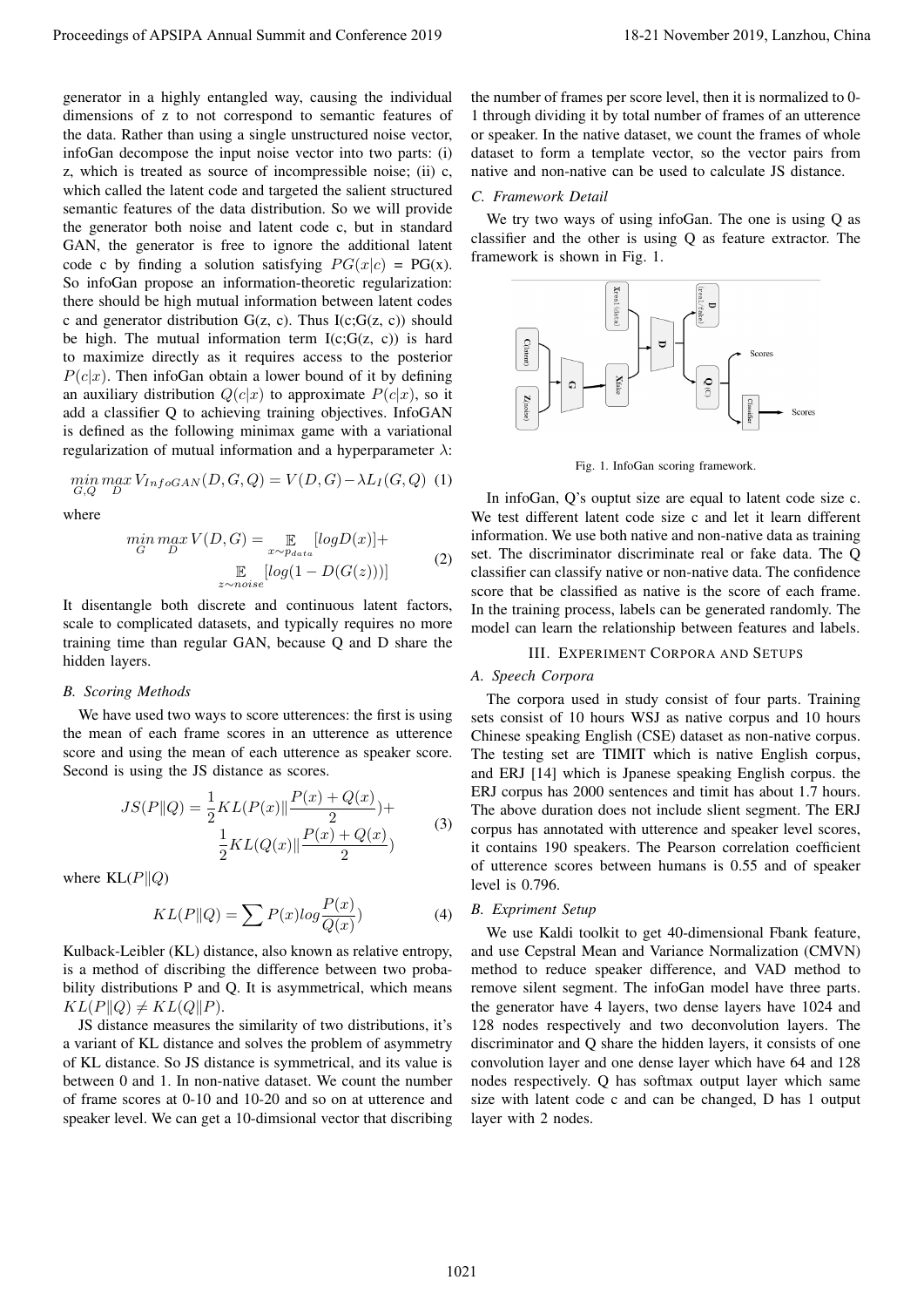# *C. Evaluation Metric*

Pearson correlation coefficient, also known as Pearson product-moment correlation coefficient (PPMCC or PCCs), is used to measure the correlation between two variables X and Y (linear correlation), whose value is between -1 and 1.

- 1) When the correlation coefficient is 0, the X and Y variables have no relationship.
- 2) When the vlaue of X increases (decreases), and the value of Y increases (decreases). the two variables are positively correlated and the correlation coefficient is between 0.00 and 1.00.
- 3) When the vlaue of X increases (decreases), and the value of Y decreases (increases., the two variables are negatively correlated and the correlation coefficient is between -1.00 and 0.00.

$$
\rho_{X,Y} = \frac{cov(X,Y)}{\sigma_X \sigma_Y} = \frac{E[(X - \mu_X)(Y - \mu_Y)]}{\sigma_X \sigma_Y} \tag{5}
$$

cov(X,Y) is covariance of variables X and Y,  $\sigma$  is the standard deviation.

#### IV. RESULTS AND DISCUSSION

First, we use Q as a binary classfier. The input of infoGan are WSJ and CSE data and no label is given. We want to figure out that whether infoGan can learn the distribution of two dataset through mutual information or not.



Fig. 2. Unsupervised classification result of timit.



Fig. 3. Unsupervised classification result of ERJ.

Fig. 2. shows the testing result of ERJ. Fig. 3. shows the testing result of timit. From above figures, we know that the infoGan can learn the distribution of different dataset, but what

kind of distributions still need to be futher studied, it can be channel or other environmental factors. So we use timit instead of WSJ to test model. Most of ERJ frames can be classified into non-native class and most of timit frames are classfied into native class. The model can classify the timit and ERJ with a totally unsupervised way. However, using Q as a classfier, the scoring result are not accurate enough. We want to further explore the Q can generate a better feature embedding.

We use Q as feature extractor, and use those feature softmax binary classifier to discriminate native or non-native speech. The output of it is two-dimensional posterior probability, those are the probability of the frame being classified as native or non-native. We use the native dimension probability as score of a frame. we static the number of score at different level. The results are shown in Fig. 4. and Fig. 5.



Fig. 4. Score distribution of ERJ.



Fig. 5. Score distribution of timit.

In the Fig. 4. and Fig. 5, x-axis means scores in 0 to 100. The y-axis means the number of frames in each scores level and total number of frames ratio. From the figures we can see the native speech's score are more concentrated in high segemnts, and the score of non-native speech are more like uniform distribution. This is also in line with our understanding, the non-native's pronunciation level are uneven.

We set latent coede c size 10, then we further explore the different output size can impact the scoring or not, we try utterence level score and speaker level score.

We use UTT\_MEAN, UTT\_JS to denote uttenerce level methods: mean and JS distance, similarly, SPK MEAN, SPK\_JS denote speaker level mean and JS diatance methods.